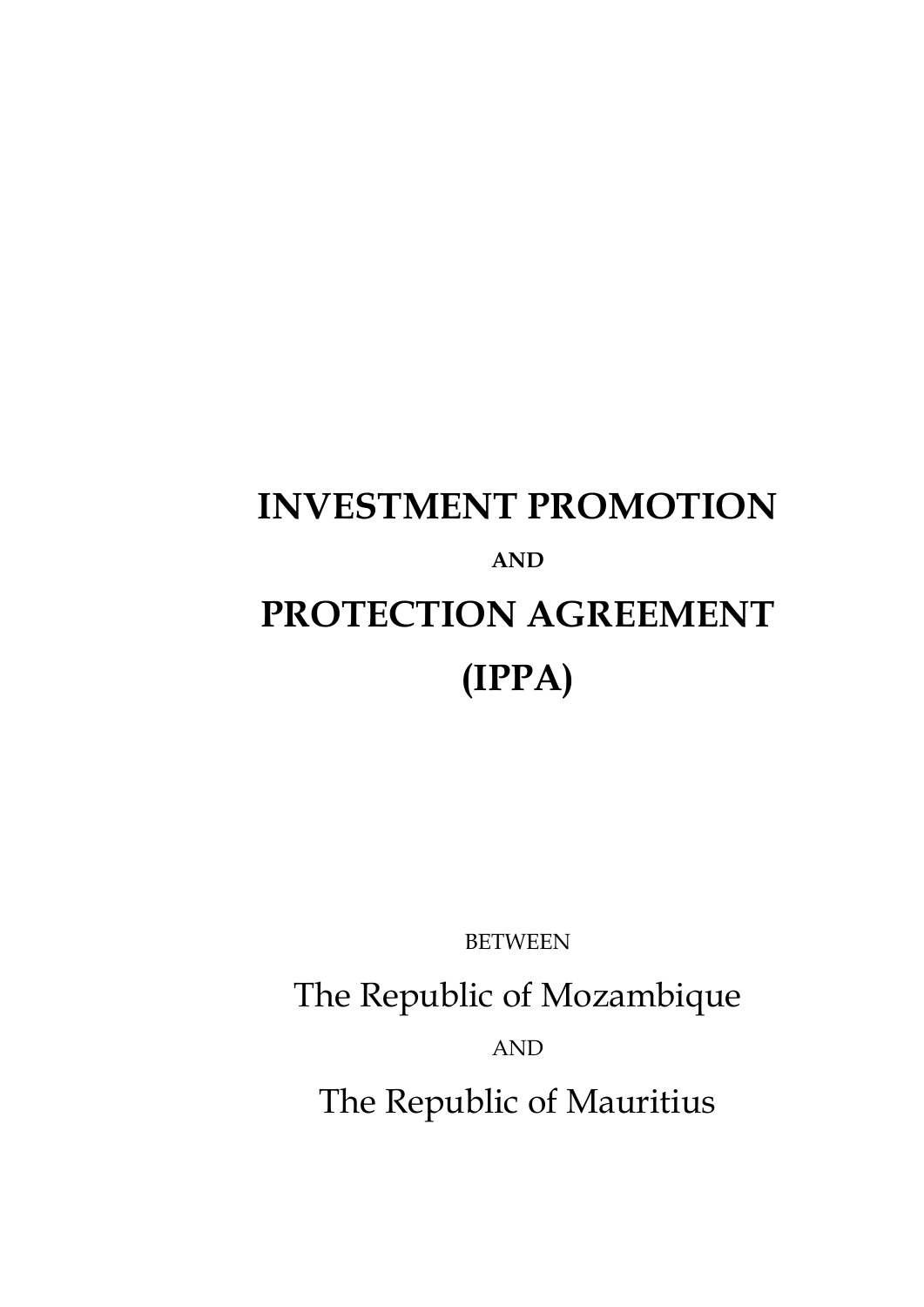## **AGREEMENT**

#### **between the**

#### **Government of the Republic of Mozambique**

#### **and the**

#### **Government of the Republic of Mauritius**

### **for the**

## **Promotion and Reciprocal Protection of Investments**

The Government of the Republic of Mozambique and the Government of the Republic of Mauritius (hereinafter referred to as the "Contracting Parties");

DESIRING to create favourable conditions for greater flow of investments made by investors of either Contracting Party in the territory of the other Contracting Party; and

RECOGNISING that the promotion and reciprocal protection of such investments will lend greater stimulation to the development of business initiatives and will increase prosperity in the territories of both Contracting Parties;

HAVE agreed as follows:

#### ARTICLE 1

## **DEFINITIONS**

- 1. In this Agreement,
	- (a) "investment" means every kind of asset admissible under the relevant laws and regulations of the Contracting Party in whose territory the respective business undertaking is made, and in particular, though not exclusively, includes:
		- (i) movable and immovable property as well as other rights in rem such as mortgages, liens or pledges;
		- (ii) shares, debentures and any other form of participation in a company;
		- (iii) claims to money, or to any performance under contract having an economic value;
		- (iv) industrial and intellectual property rights, in particular copyrights, patents, utility-model patents, designs, trade-marks, trade-names, technical processes, know-how, and goodwill;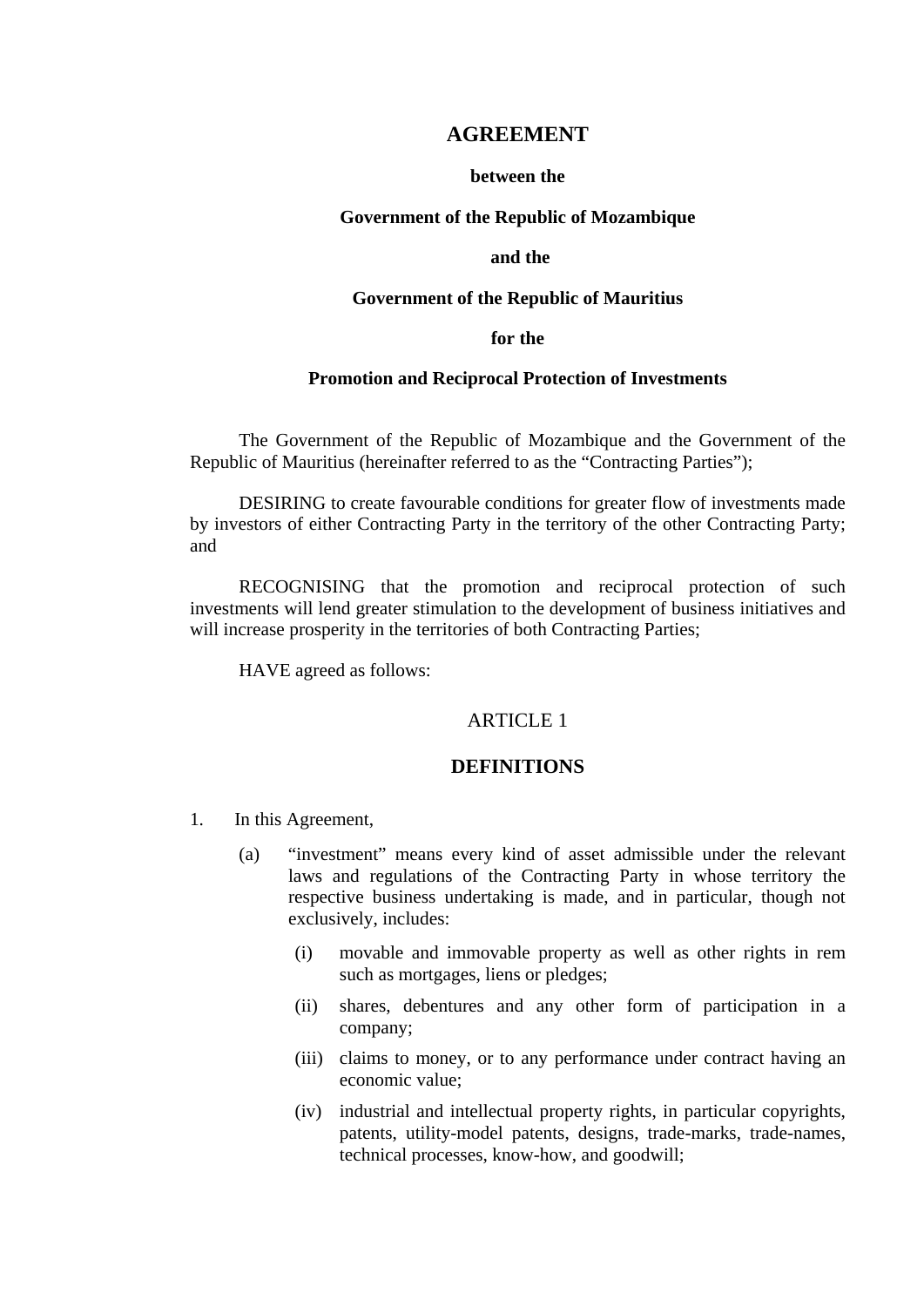- (v) economic value of concession rights or permits conferred in accordance with the law or under contract, including concessions to search for, cultivate, extract or exploit natural resources;
- (b) "return" means the amount yielded by an investment and in particular, though not exclusively, profit, interest, capital gains, dividends, royalties and fees;
- (c) "investor" means in respect to either Contracting Party:
	- (i) the "national", that is a natural person deriving his or her status as a national of that Contracting Party from the relevant laws of that Contracting Party; and
	- (ii) the "company" that is a legal person, such as a corporation, firm or association, incorporated or constituted in accordance with the law of that Contracting Party;
- (d) "territory" means
	- (1) in the case of the Republic of Mozambique
		- (i) all territories and islands which in accordance with the laws of Mozambique constitute the State of Mozambique;
		- (ii) the territorial sea of Mozambique; and
		- (iii) any area outside the territorial sea of Mozambique which in accordance with international law has been or may hereafter be designated, under the laws of Mozambique, as an area, including the continental shelf, within which the rights of Mozambique with respect to the sea, the sea-bed and sub-soil and their natural resources may be exercised.
	- (2) in the case of the Republic of Mauritius
		- (i) all the territories and islands which, in accordance with the laws of Mauritius constitute the State of Mauritius;
		- (ii) the territorial sea of Mauritius; and
		- (iii) any area outside the territorial sea of Mauritius which in accordance with international law has been or may hereafter be designated, under the laws of Mauritius, as an area, including the Continental Shelf, within which the rights of Mauritius with respect to the sea, the sea-bed and sub-soil and their natural resources may be exercised;
- (2) Any change in the form in which assets are or have been invested does not affect their character as investments as defined in this Agreement.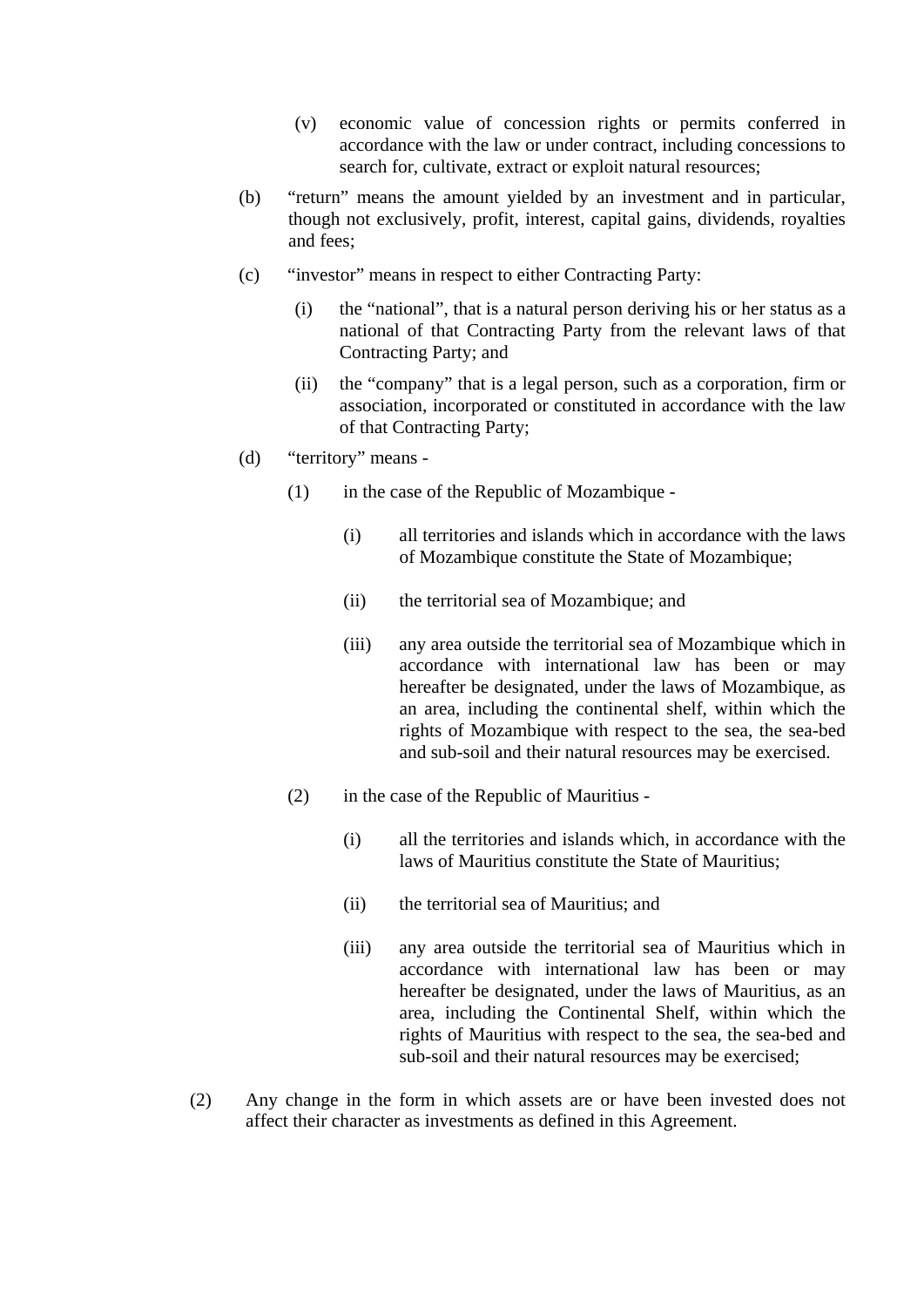# ARTICLE 2

## **SCOPE OF THE AGREEMENT**

- 1. This Agreement shall only apply
	- (a) in respect of the investments in the territory of the Republic of Mauritius, to all investments made by investors of the Republic of Mozambique which are specifically approved in writing by the competent authority designated by the Government of the Republic of Mauritius and upon such conditions, if any, as it shall deem fit.
	- (b) in respect of investments in the territory of the Republic of Mozambique, to all investments made by investors of the Republic of Mauritius which are specifically approved in writing by the competent authority designated by the Government of the Republic of Mozambique in conformity with the law no 4/84, of the 18th of August, 1984, or under the Investment Law no 3/93 of the 24th of June, 1993, or under any other subsequent legislation in force on investments in the Republic of Mozambique;

2. The provisions of the foregoing paragraph shall apply to all investments made by investors of either Contracting Party in the territory of the other Contracting Party, whether made before or after the coming into force of this Agreement.

# ARTICLE 3

# **PROMOTION AND PROTECTION OF INVESTMENTS**

1. Each Contracting Party shall, subject to its general policy in the field of foreign investment encourage the making of investments in its territory by investors of the other Contracting Party, and, subject to compliance with the provisions of its laws, shall admit such investments.

2. Each Contracting Party shall use its best endeavours to grant, in accordance with its laws, the necessary permits in connection with the carrying out of such investments and, whenever necessary, licensing agreements and contracts for technical, commercial or administrative assistance.

3. Investments approved under Article 2 shall be accorded fair and equitable protection in accordance with this Agreement.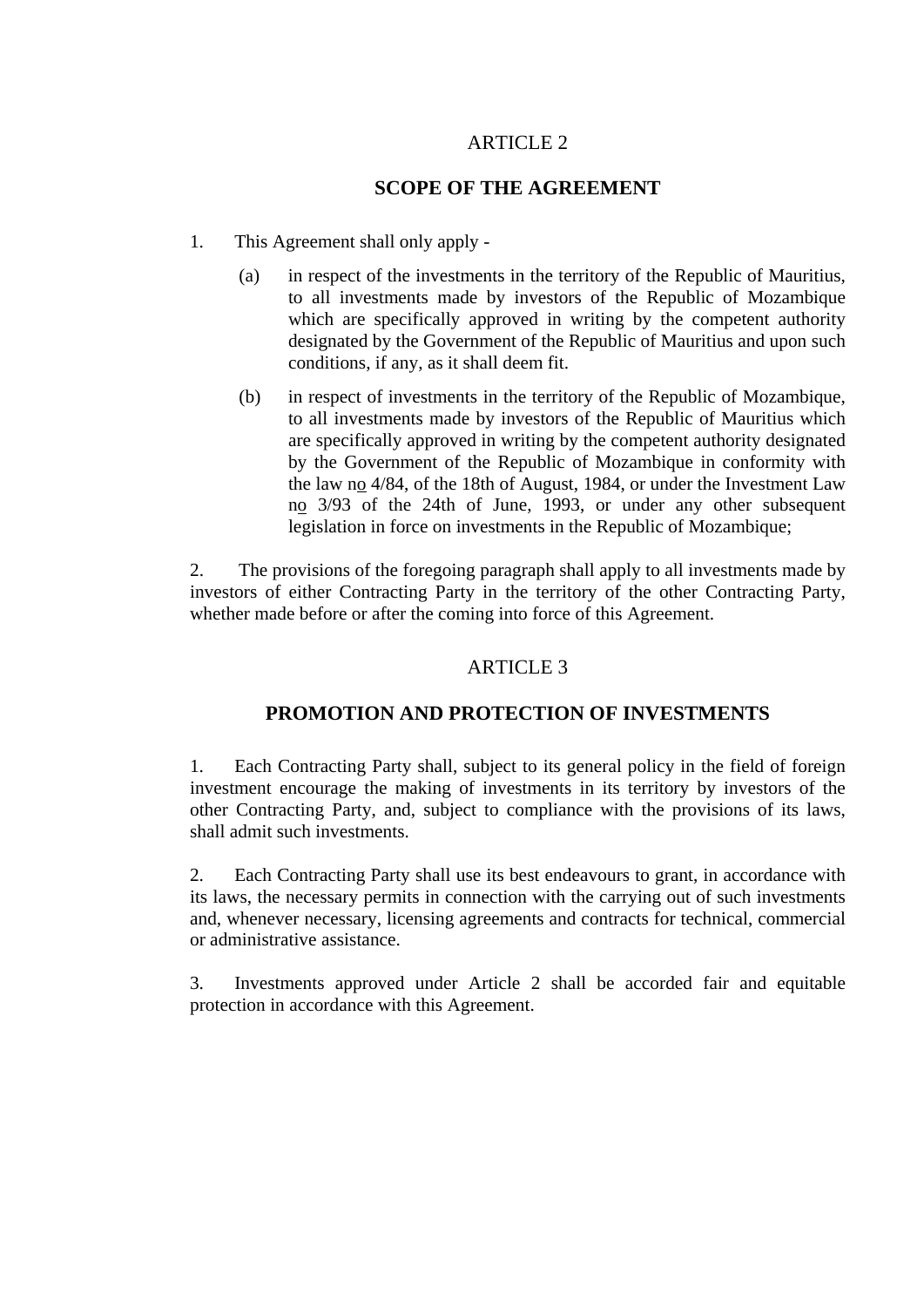## ARTICLE 4

## **TREATMENT OF INVESTMENTS**

1. Investments and returns of investors of either Contracting Party shall at all times be accorded fair and equitable treatment in the territory of the other Contracting Party. Neither Contracting Party shall in any way impair by unreasonable nor discriminatory measures the management, maintenance, use, enjoyment or disposal of investments in its territory by investors of the other Contracting Party.

2. Each Contracting Party shall in its territory accord to investors and to investments and returns of investors of the other Contracting Party treatment not less favourable than that which it accords to investments and returns of investors of any third State.

3. The provisions of paragraph (2) shall not be construed so as to oblige either Contracting Party to extend to the investors of the other Contracting Party the benefit of any treatment, preference or privilege resulting from:

- (a) any customs union, free trade area, common market or any similar international agreement or interim arrangement leading up to such customs union, free trade area, or common market of which either of the Contracting Parties is a member;
- (b) any international agreement or arrangement relating wholly or mainly to taxation or any domestic legislation relating wholly or mainly to taxation;
- (c) special advantages to foreign development finance institutions operating in the territory of either Contracting Party for the exclusive purpose of development assistance through mainly nonprofit activities.

4. Each Contracting Party shall observe the obligations under its laws and under this Agreement which bind the Contracting Party and its investors and the investors of the other Contracting Party in matters relating to investments.

## ARTICLE<sub>5</sub>

### **COMPENSATION FOR LOSSES**

1. Investors of either Contracting Party whose investments in the territory of the other Contracting Party suffer losses owing to war or other armed conflict, revolution, a state of national emergency, revolt, insurrection or riot in the territory of the latter Contracting Party shall be accorded by the latter Contracting Party treatment, as regards restitution, indemnification, compensation or other settlement, not less favourable than that which the latter Contracting Party accords to its own investors or to investors of any third State.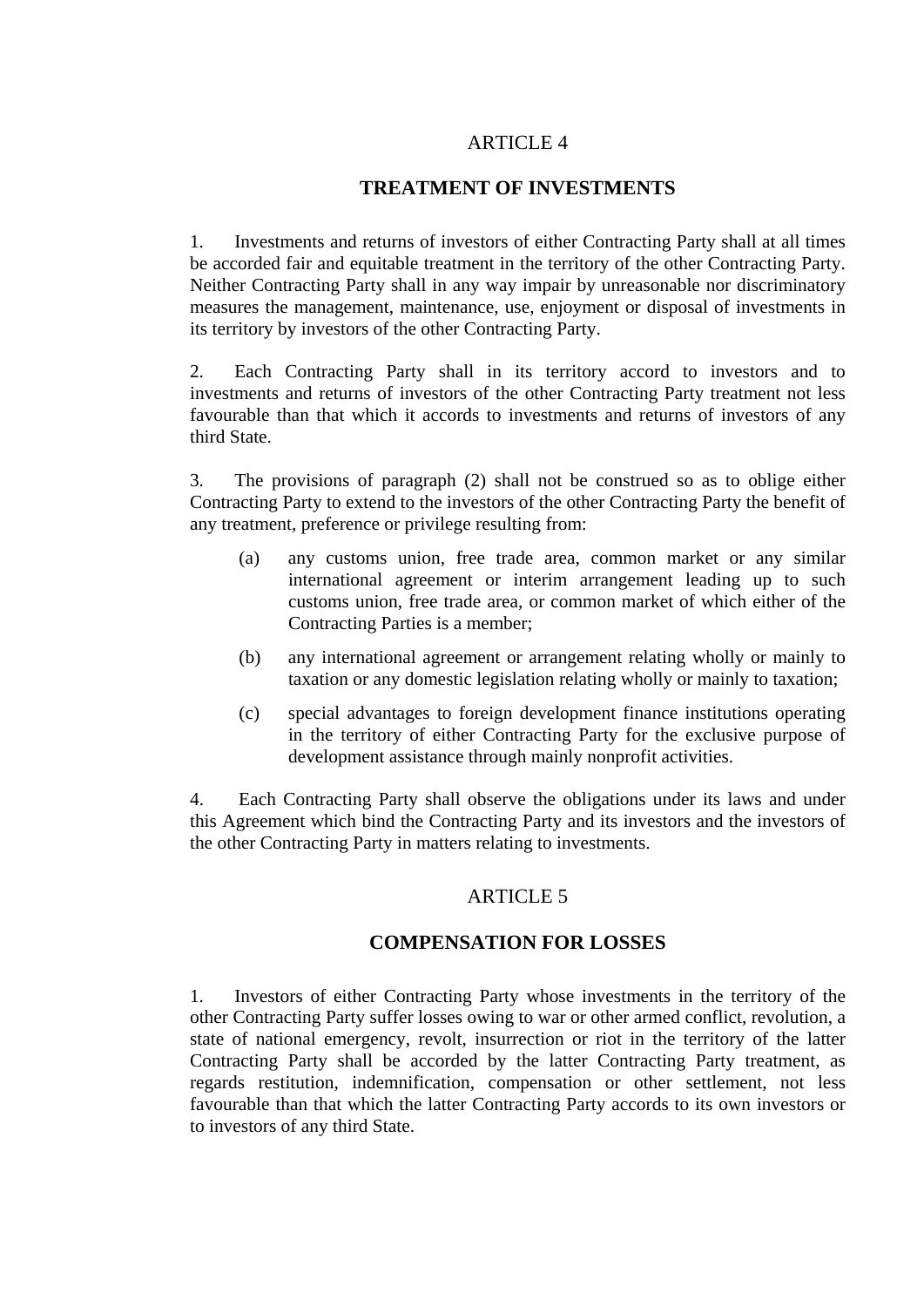2. Without derogating from the provisions of paragraph (1) of this Article, investors of either Contracting Party who, in any of the situations referred to in that paragraph, suffer losses in the territory of the other Contracting Party resulting from:

- (a) requisitioning of their property by the forces or authorities of the latter Contracting Party, acting under and within the scope of the legal provisions relating to their competences, duties and command structures; or
- (b) destruction of their property by the forces or authorities of the latter Contracting Party, which was not caused in combat action or was not required by the necessity of the situation or observance of any legal requirement;

shall be accorded restitution or adequate compensation, not less favourable than that which the latter Contracting Party accords to its own investors or to investors of any third State.

## ARTICLE 6

# **EXPROPRIATION**

1. Investments of investors of either Contracting Party in the territory of the other Contracting Party shall not be nationalised, expropriated or subjected to measures having effects equivalent to nationalisation or expropriation except for public purposes, under due process of law, on a non-discriminatory basis and against prompt, adequate and effective compensation. Such compensation shall be made without delay, and be effectively realizable.

2. The investor affected by the expropriation shall have a right, under the law of the expropriating Contracting Party to prompt review, by a court of law or other independent and impartial forum of that Contracting Party of the expropriation case.

3. Where a Contracting Party expropriates, nationalises or takes measures having effect equivalent to nationalisation or expropriation against the assets of a company which is incorporated or constituted under the laws in force in any part of its own territory, and in which investors of the other Contracting Party own shares, it shall ensure that the provisions of paragraph (1) of this article are applied to the extent necessary to guarantee compensation as specified therein to such investors of the other Contracting Party who are owners of those shares.

## ARTICLE 7

# **TRANSFER OF INVESTMENT CAPITAL AND RETURNS**

1. Each Contracting Party shall, in accordance with its relevant laws, allow investors of the other Contracting Party the free transfer of funds relating to their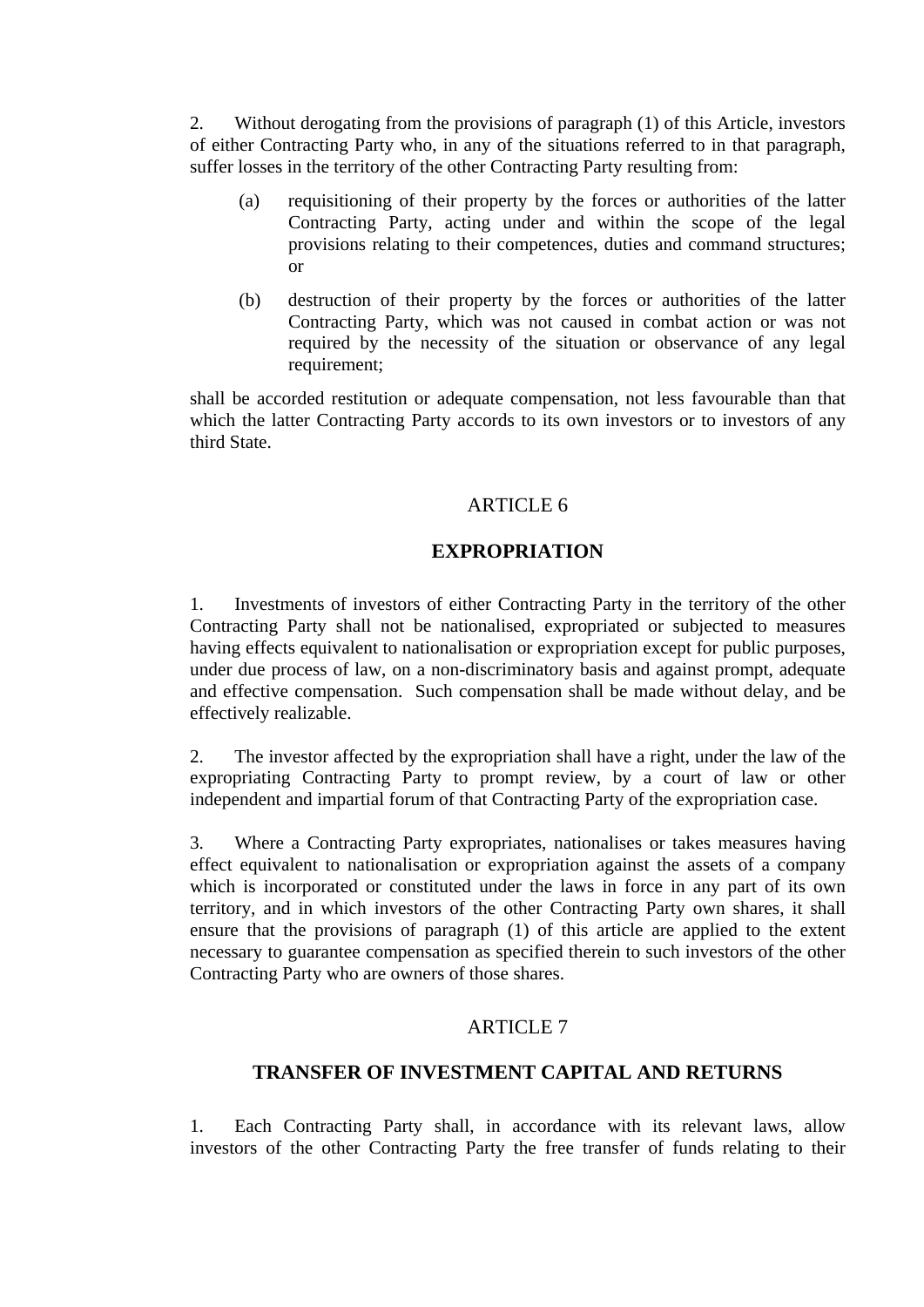investments and returns, including compensation paid pursuant to the provisions of articles 5 and 6 of this Agreement.

2. All tansfers shall be effected without delay in any convertible currency at the market rate of exchange applicable on the date of transfer. In the absence of such a market exchange rate, the rate to be used will be the most recent exchange rate applied to inward investments or the most recent exchange rate for conversion of currencies into Special Drawing Rights, whichever is the more favourable to the investor.

## ARTICLE 8

# **SETTLEMENT OF DISPUTES BETWEEN AN INVESTOR AND A CONTRACTING PARTY**

1. Subject to paragraph (3) any dispute between an investor of one Contracting Party and the other Contracting Party in connection with an investment in the territory of the other Contracting Party shall, as far as possible, be settled amicably through negotiations between the parties to the dispute.

2. If the dispute cannot be settled through negotiations within six months, either party to the dispute shall be entitled to initiate judicial action before the competent court of the Contracting Party accepting the investment.

3. If a dispute involving the amount of compensation resulting from expropriation, nationalisation, or other measures having effect equivalent to nationalisation or expropriation, mentioned in Article 6 cannot be settled within six months after resort to negotiation as specified in paragraph (1) of this Article by the investor concerned, it may be submitted to an international arbitral tribunal established by both parties.

The provisions of this paragraph shall not apply if the investor concerned has resorted to the procedure specified in paragraph (2) of this Article.

4. The international arbitral tribunal mentioned above shall be specially constituted in the following manner. Each party to the dispute shall appoint an arbitrator. The two arbitrators shall appoint a third arbitrator as Chairman. The arbitrators shall be appointed within two months and the Chairman within four months from the date on which one party concerned notified the other party of its submission of the dispute to arbitration.

5. If the necessary appointments are not made within the period specified in paragraph (4), either party may, in the absence of any other agreement, request the Chairman of the International Arbitration Institute of the Stockholm Chamber of Commerce to make the necessary appointments.

6. The arbitral tribunal shall, apart from what is stated below, determine its own arbitral procedures with reference to the Convention on the Settlement of Investment Disputes Between States and Nationals of Other States, done at Washington on 18 March 1965.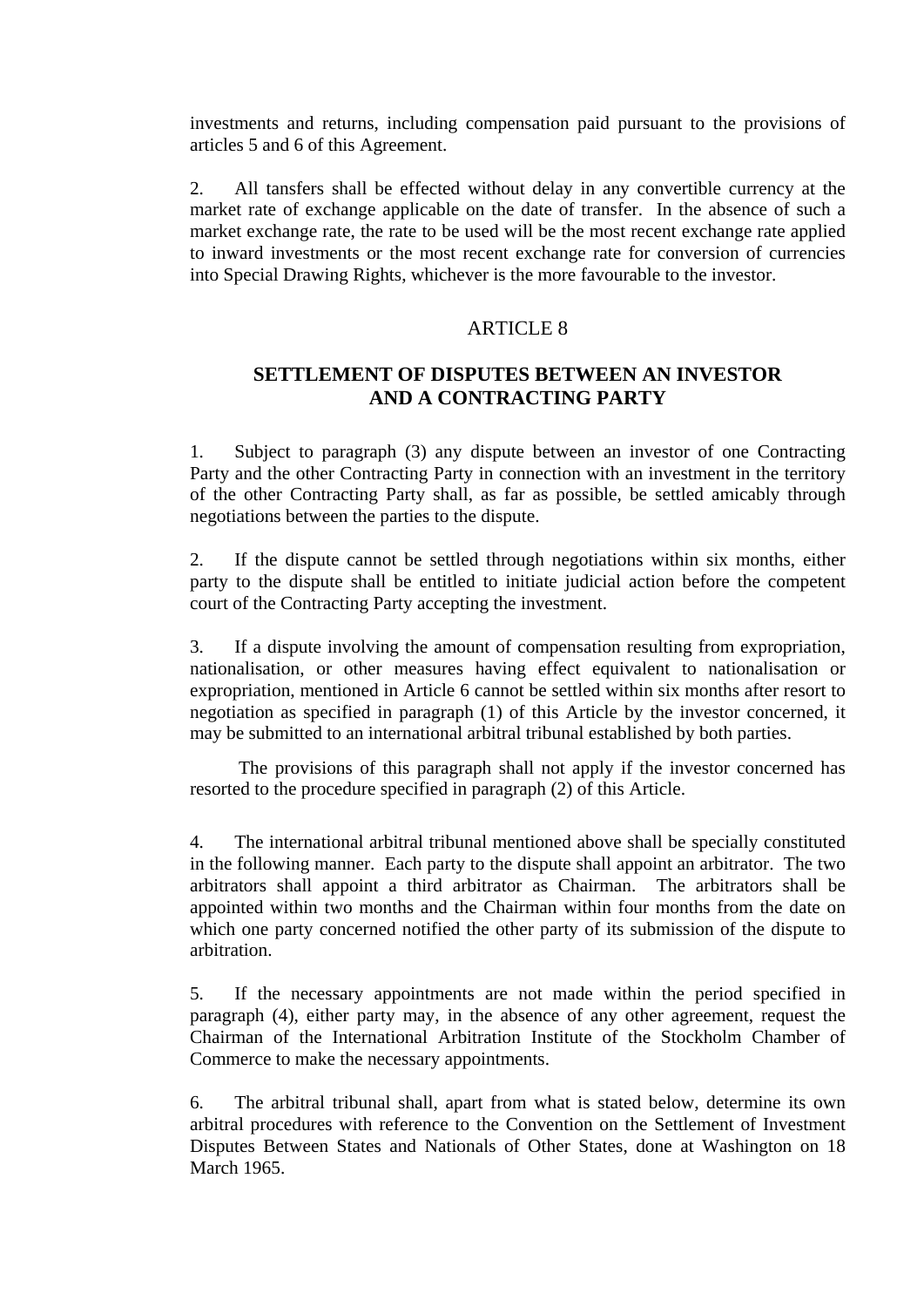- 7. The tribunal shall reach its decision by a majority of votes.
- 8. The decision of the arbitral tribunal shall be final and binding on both parties.

9. The arbitral tribunal shall state the basis of its decision and state reasons upon the request of either party.

10. Each party concerned shall bear the cost of its own arbitrator and its representation in the arbitral proceedings. The cost of the Chairman in discharging his arbitral function and the remaining costs of the tribunal shall be borne equally by the parties concerned. The tribunal may, however, in its decision direct that a higher proportion of costs shall be borne by one of the two parties, and this award shall be binding on both parties.

11. The provisions of this Article shall not prejudice the Contracting Parties from using the procedures specified in Article (9) where a dispute concerns the interpretation or application of this Agreement.

## ARTICLE 9

## **DISPUTES BETWEEN THE CONTRACTING PARTIES**

1. Any dispute between the Contracting Parties concerning the interpretation or application of this Agreement should, if possible, be settled through negotiations between the Governments of the two Contracting Parties.

2. If the dispute cannot be settled within a period of six months following the date on which such negotiations were requested by either Contracting Party, it may upon the request of either Contracting Party, be submitted to an arbitral tribunal.

3. Such an arbitral tribunal shall be constituted for each individual case in the following way: within two months of the receipt of the request for arbitration, each Contracting Party shall appoint one arbitrator for the tribunal. Those two arbitrators shall then select a national of a third State who, upon approval by the two Contracting Parties, shall be appointed Chairman of the tribunal. The Chairman shall be appointed within two months from the date of appointment of the other two arbitrators.

4. If within the periods specified in paragraph (3) of this Article the necessary appointments have not been made, either Contracting Party may, in the absence of any other agreement, invite the President of the International Court of Justice to make any necessary appointments. If the President is a national of either Contracting Party or if he is otherwise prevented from discharging the said function, the Vice-President shall be invited to make the necessary appointments. If the Vice-President is a national of either Contracting Party or if he too is prevented from discharging the said function, the Member of the International Court of Justice next in seniority who is not a national of either Contracting Party and not prevented from discharging such functions shall be invited to make the neccesary appointments.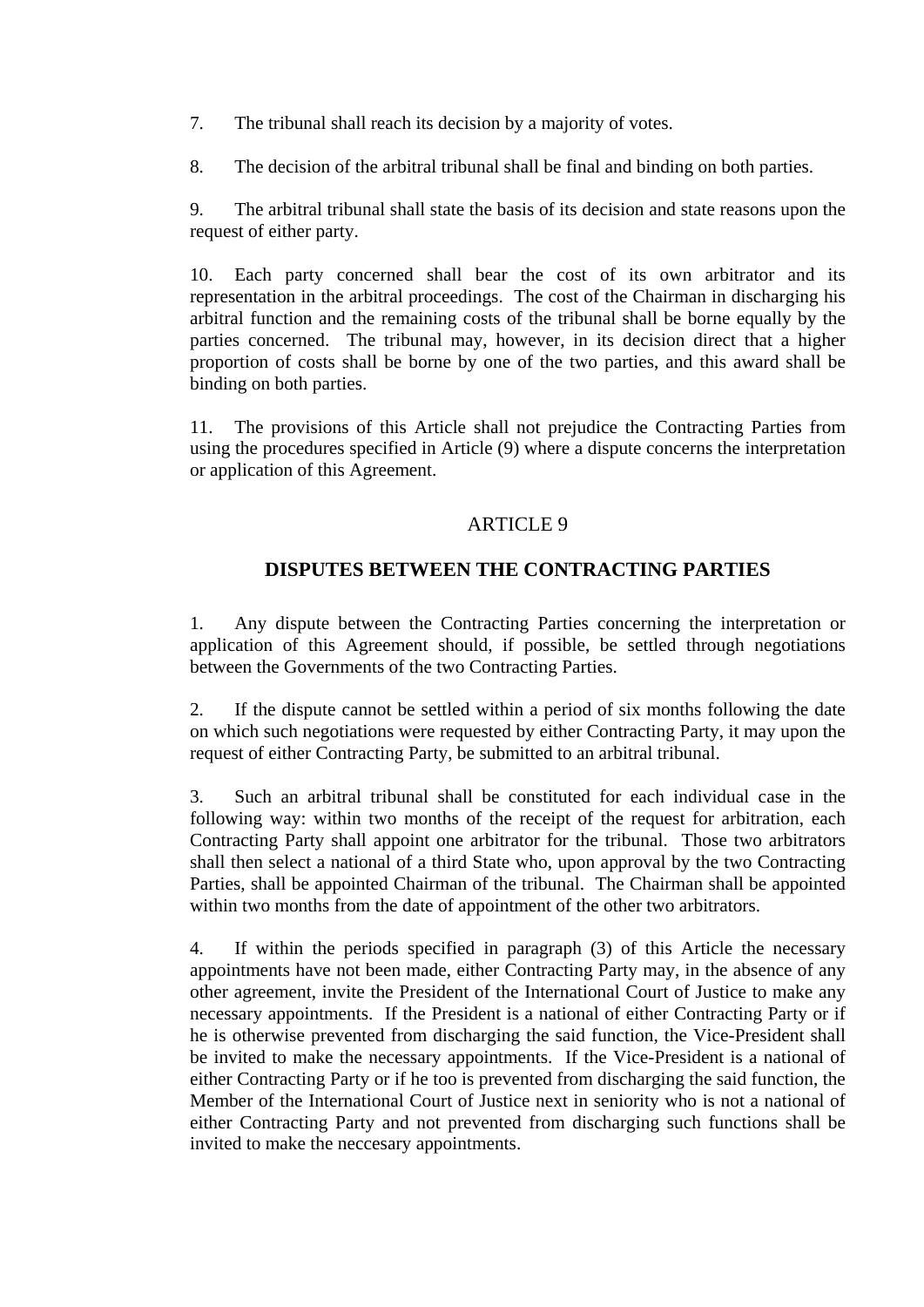5. The arbitral tribunal shall reach its decision by a majority of votes. Such decision shall be binding on both Contracting Parties. Each Contracting Party shall bear the cost of its own arbitrator to the tribunal and of its representation in the arbitral proceedings. The cost of the Chairman and the remaining costs shall be borne equally by the Contracting Parties. The tribunal may, however, in its decision direct that a higher proportion of costs shall be borne by one of the two Contracting Parties, and this award shall be binding on, and executed by, both Contracting Parties.

6. Apart from the above, the tribunal shall determine its own procedure.

## ARTICLE 10

#### **SUBROGATION**

1. If a Contracting Party or its designated agency makes a payment to its own investor under a guarantee it has given in respect of an investment made in the territory of the other Contracting Party, the latter Contracting Party shall recognise the assignment to the former Contracting Party of all the rights and claims of the indemnified investor, and shall also recognise that the former Contracting Party or its designated Agency is entitled to exercise such rights and enforce such claims by virtue of subrogation, to the same extent as the original investor.

2. Any payment made by one Contracting Party or its designated Agency to its own investor as provided in paragraph (1) shall not affect the right of such investor to make his claims against the other Contracting Party in accordance with Article 8 provided that the exercise of such a right does not overlap, or is not in conflict with, the exercise of a right in virtue of subrogation under that paragraph.

## ARTICLE 11

## **APPLICATION OF OTHER RULES**

1. If the provisions of the law of either Contracting Party or obligations under international law existing at present or established hereafter between the Contracting Parties, in addition to the present Agreement, contain rules, whether general or specific, entitling investments and returns of investors of the other Contracting Party to treatment more favourable than that provided for by the present Agreement, such rules shall, to the extent that they are more favourable, prevail over the present Agreement.

2. Each Contracting Party shall, however, honour any obligation it may have entered into with regard to investments of investors of the other Contracting Party.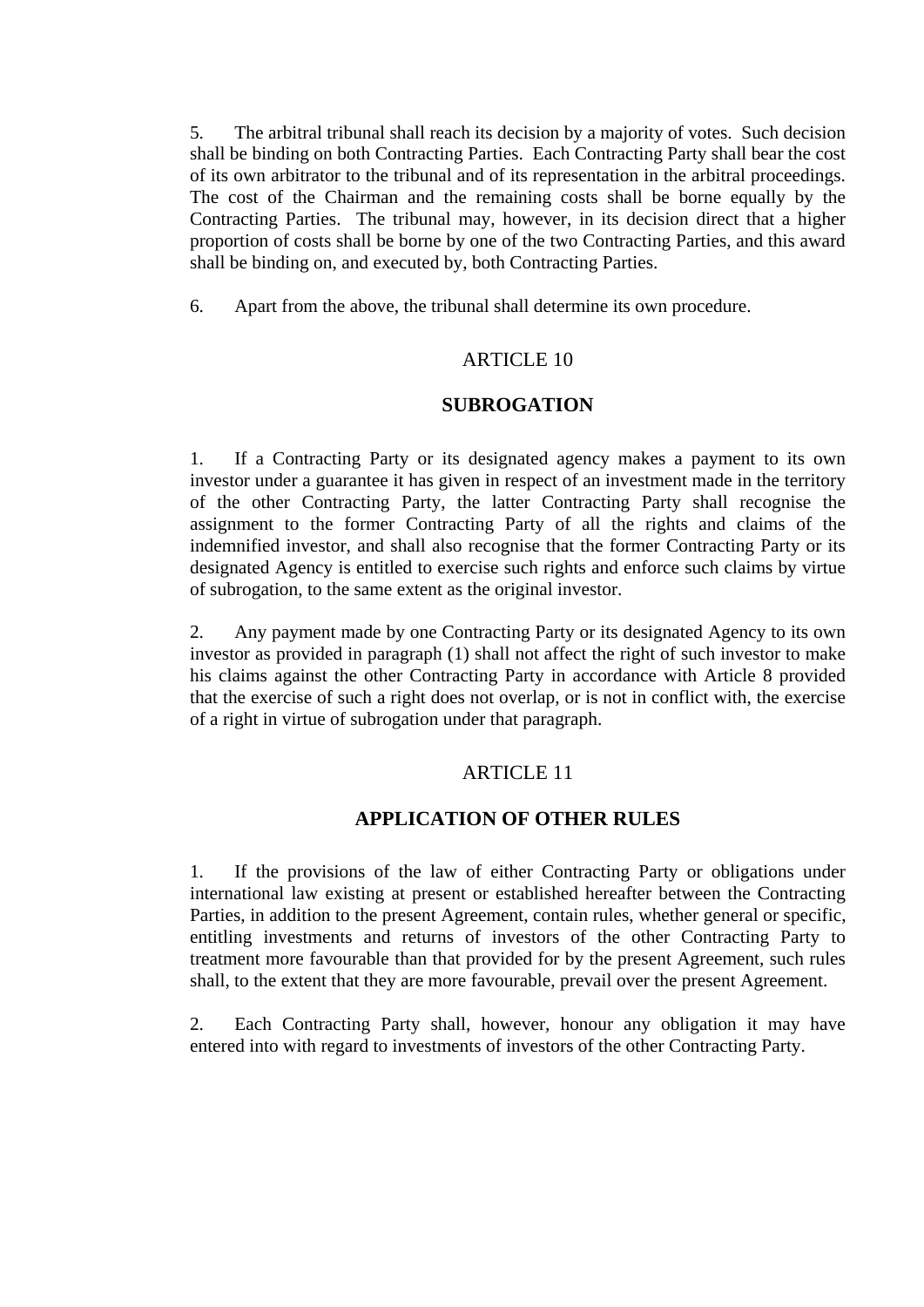## ARTICLE 12

#### **PROHIBITIONS AND RESTRICTIONS**

The provisions of this Agreement shall not in any way limit the right of either Contracting Party to apply prohibitions or restrictions of any kind or take any other action which is directed to the protection of its essential security interests, or to the protection of public health or the prevention of diseases and pests in animals or plants.

## ARTICLE 13

#### **FINAL CLAUSES**

1. For the avoidance of any doubt, it is declared that all investments shall, subject to this Agreement, be governed by the laws in force in the territory of the Contracting Party in which such investments are made.

2. The Contracting Parties shall notify each other promptly of the fulfilment of their legal procedures required for entry into force of this Agreement. The Agreement shall enter into force on the day following of the date of receipt of the last notification.

3. This Agreement shall remain in force for a period of ten years. Thereafter it shall continue in force until the expiration of twelve months from the date on which either Contracting Party shall have given written notice of termination of this Agreement to the other Contracting Party.

4. In respect of investments approved and/or made prior to the date the notice of termination of this Agreement becomes effective, the provisions of the preceeding articles shall remain in force with respect to such investments for a further period of ten years from that date or for any longer period as provided for or agreed upon in the relevant contract or approval granted to the investor.